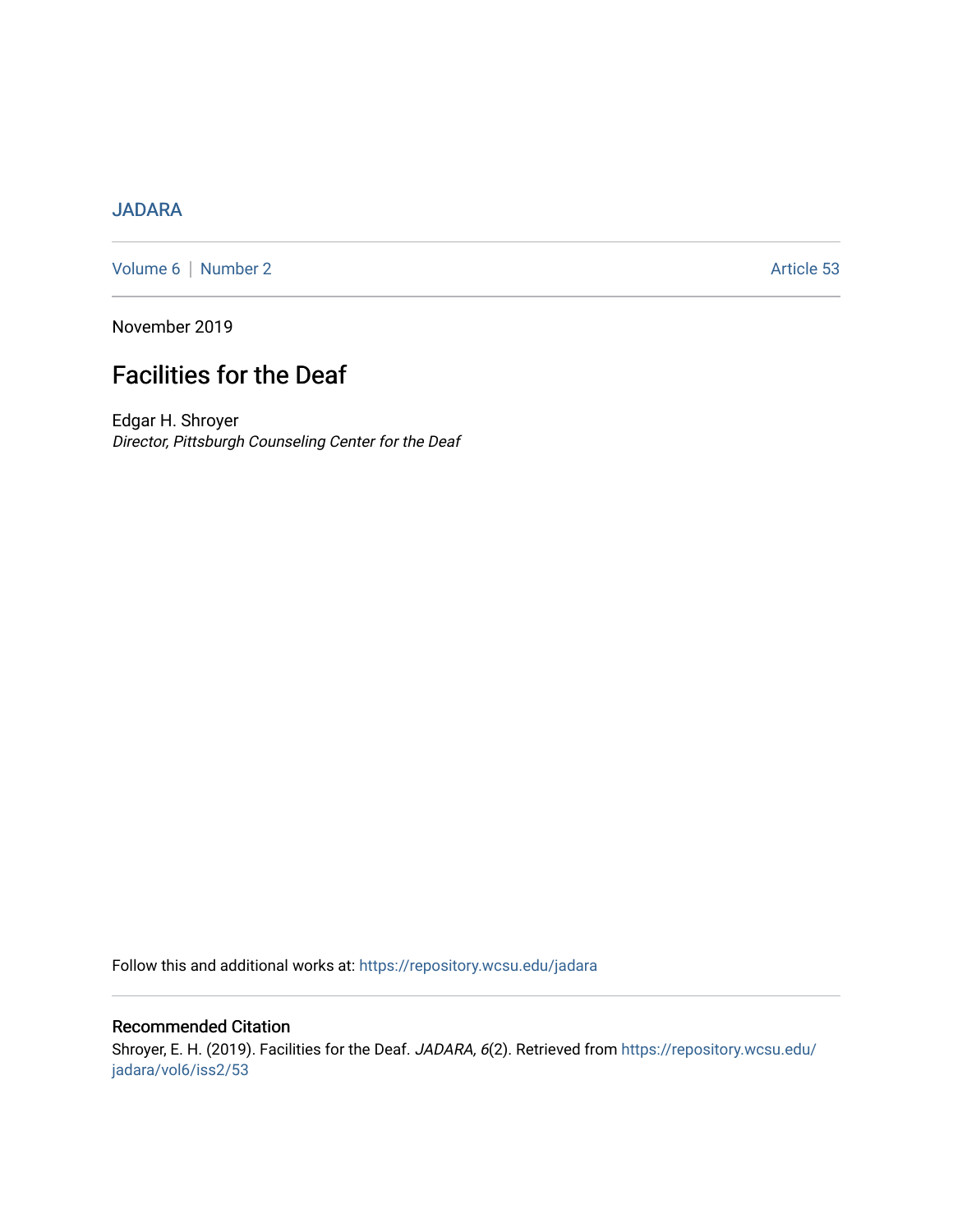# FACILITIES FOR THE DEAF

### By EDGAR H. SHROYER, Director, Pittsburgh Counseling Center for the Deaf

Tom Mayes asked me to bring together what he calls "Facilities" so, after mulling it over a while, 1 thought that we would draw upon the people in Pennsylvania to present this program today with the main emphasis being on inter-agency cooperation in setting up services and serving deaf clients.

I would like to kick this off by giving you a brief description of the Counseling Center for the Deaf which I feel was instrumental in perhaps getting the three programs represented by the three panel members today initiated in the Pittsburgh area. The Counseling Center was on a Social and Rehabilitation Service Research and Demonstration Grant with one of its main goals to either get existing facilities to expand services to the deaf, or provide services where they were not available to deaf individuals. The Center is a comprehensive agency serving the mental health, social, and vocational needs of deaf persons. We provide counseling, interpreting, tutoring, consultation and personal assistance to all deaf persons seeking such services.

The Counseling Center assisted the Vocational Rehabilitation Center of Allegheny County in getting a five year expansion grant with the Federal Government to expand services to the deaf. Dixmont State Hospital is setting up their program for the psychotic deaf and was instrumental in setting up other programs at the Home for Crippled Children and Transitional Living. We have a great number of cross referrals in our programs at the Counseling Center and assist other agencies in providing services to deaf clients. The major task with Pennsylvania Bureau of Vocational Rehabilitation deaf clients, our focus this afternoon, is gearing them to a level where they can communicate and understand directions in order that they can successfully undergo some type of vocational training or evaluation which agencies might offer.

Our panel member, Mr. Herbert Pickell, is extremely familiar with the operations at VRC because he was there, and then moved on to the

A

1